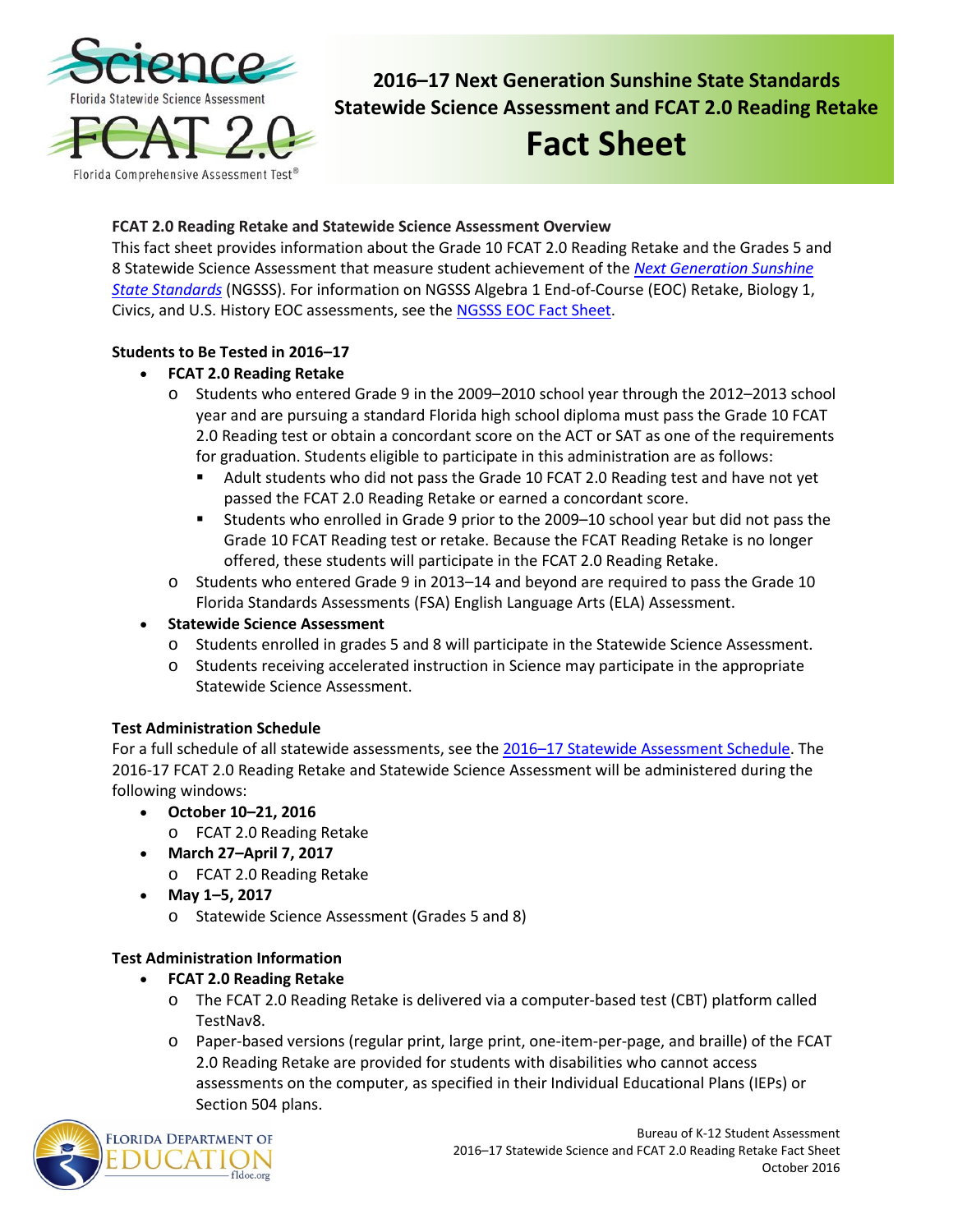o CBT accommodations (e.g., text-to-speech) are available for students whose IEPs or 504 plans indicate these accommodations.

2

- o The FCAT 2.0 Reading Retake will be administered in two sessions over two days. Students have up to half a typical school day to complete each session.
- o The FCAT 2.0 Reading Retake consists of multiple-choice items only.
- o Students taking a CBT FCAT 2.0 Reading Retake will receive a CBT worksheet for taking notes.

# • **Statewide Science Assessment**

- o The Statewide Science Assessment is administered as a paper-best test (PBT).
- o Test materials for paper-based accommodations (large print, braille, one-item-per-page) are available for students whose IEPs or 504 plans indicate these accommodations.
- o The Statewide Science Assessment is administered in two 80-minute sessions with a stretch break in the middle of each session. Grade 5 Science is administered over two days; Grade 8 Science is administered in one day.
- o Students taking the Grade 8 Statewide Science Assessment will receive a hand-held, fourfunction calculator and a Periodic Table of the Elements for use during the assessment.

### **Practice Tests**

- **Computer-based practice tests** (ePATs) for the FCAT 2.0 Reading Retake are available at [www.FLAssessments.com/epats.](http://www.flassessments.com/epats) Teachers, parents/guardians, and students can review the browser-based ePAT for each assessment.
- A **sample test book and answer key** for students taking the FCAT 2.0 Reading Retake with a paper-based accommodation are available for student use on the Florida Department of Education (FDOE) website [\(FCAT 2.0 Reading Retake\) .](http://www.fldoe.org/accountability/assessments/k-12-student-assessment/fcat2.stml) Districts may order paper-based practice materials for students participating with large print or braille accommodations.
- **Sample questions and answer key books** for students taking the Statewide Science Assessment are available for student use on the FDOE [Statewide Science Assessment page.](http://www.fldoe.org/accountability/assessments/k-12-student-assessment/science.stml) Districts may order paper-based practice materials for students participating with large print or braille accommodations.

### **Achievement Levels and Scale Scores**

Student performance on Florida's statewide assessments is categorized into five achievement levels. Table 1 provides information regarding student performance at each achievement level for the Statewide Science Assessment and the FCAT 2.0 Reading Retake; this information is provided on student reports so that students, parents, and educators may interpret student results in a meaningful way.

| Level 1                                                                                               | Level 2                                                                                                   | Level 3                                                                                             | Level 4                                                                                                    | Level 5                                                                     |
|-------------------------------------------------------------------------------------------------------|-----------------------------------------------------------------------------------------------------------|-----------------------------------------------------------------------------------------------------|------------------------------------------------------------------------------------------------------------|-----------------------------------------------------------------------------|
| Indicates an<br>inadequate<br>level of success<br>with the<br>challenging<br>content of the<br>NGSSS. | Indicates a below<br>satisfactory level<br>of success with the<br>challenging<br>content of the<br>NGSSS. | Indicates a<br>satisfactory level of<br>success with the<br>challenging<br>content of the<br>NGSSS. | Indicates an above<br>satisfactory level<br>of success with<br>the challenging<br>content of the<br>NGSSS. | Indicates<br>mastery of the<br>most challenging<br>content of the<br>NGSSS. |

### **Table 1. Achievement Levels**